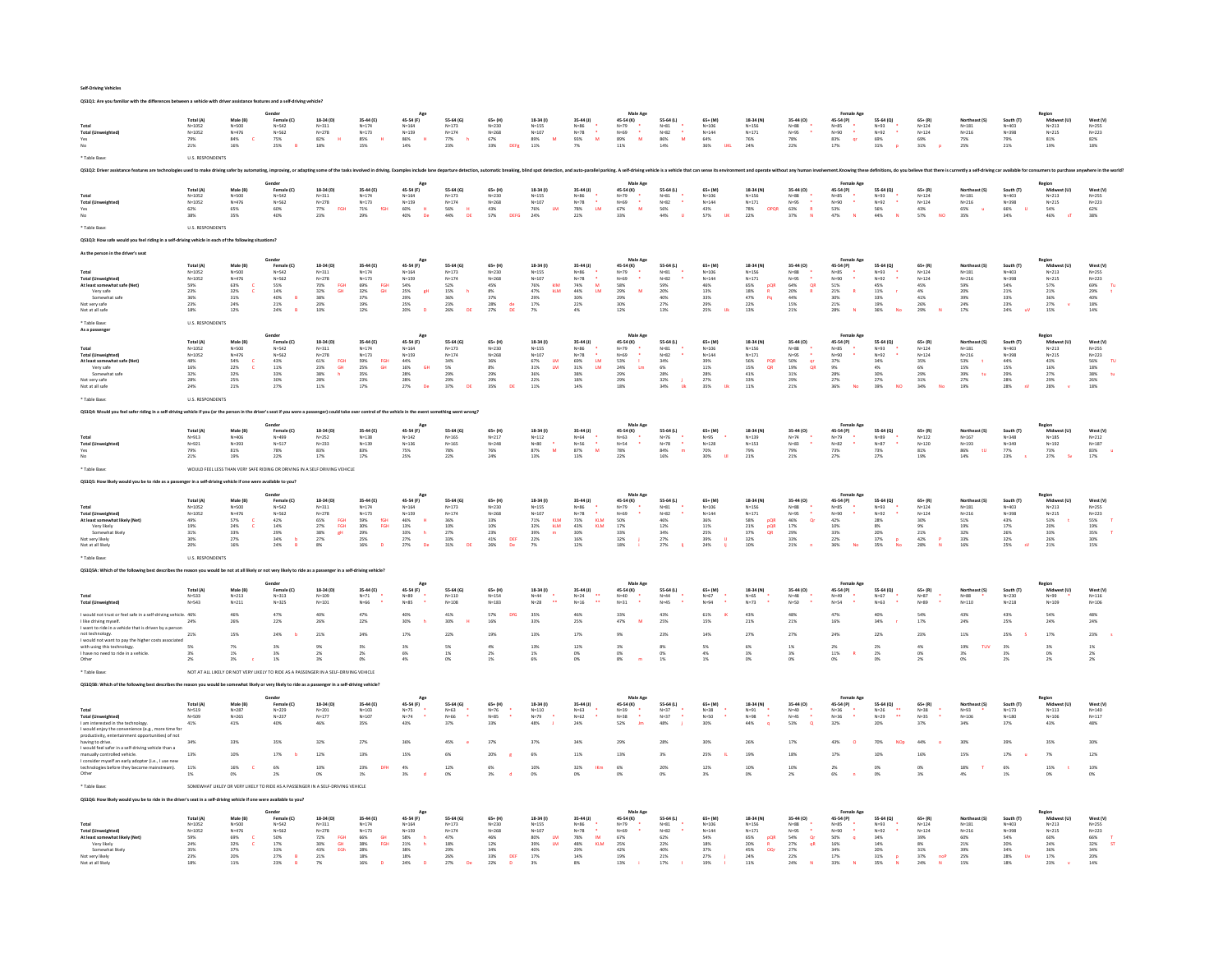|                                                                                                                                                                 | Total (A                                                                                                                                                                                                                                                                                                                                                                                                                                                         | Male (B)                  | Female (C)                                                                                  | 18-34 (D)                                                         | 35-44 (E)                                 | 45-54 (F)                                  | 55-64 (G)                                 | $65+$ (H)                                          | 18-34 (1)                                                            | 35-44 (J)                            | 45-54 (K)<br>$\ddot{\phantom{1}}$         | 55-64 (L)             | 65+ (M)                   | 18-34 (N)                | 35-44 (O)                    | 45-54 (P)                                   | 55-64 (Q)                            | $65 + (R)$              | Northanet (C)                    | South (T               | Mich<br>ort fill                            | West (V)                                    |
|-----------------------------------------------------------------------------------------------------------------------------------------------------------------|------------------------------------------------------------------------------------------------------------------------------------------------------------------------------------------------------------------------------------------------------------------------------------------------------------------------------------------------------------------------------------------------------------------------------------------------------------------|---------------------------|---------------------------------------------------------------------------------------------|-------------------------------------------------------------------|-------------------------------------------|--------------------------------------------|-------------------------------------------|----------------------------------------------------|----------------------------------------------------------------------|--------------------------------------|-------------------------------------------|-----------------------|---------------------------|--------------------------|------------------------------|---------------------------------------------|--------------------------------------|-------------------------|----------------------------------|------------------------|---------------------------------------------|---------------------------------------------|
| <b>Total (Unweighted)</b>                                                                                                                                       | $V = 431$<br>$N = 446$                                                                                                                                                                                                                                                                                                                                                                                                                                           | $N = 154$<br>$N = 157$    | $N = 272$<br>$N = 282$                                                                      | $4 = 86$<br>$N = 78$                                              | $N = 57$                                  | $N = 68$<br>$N=71$                         | $4 = 92$<br>$N = 94$                      | $N = 125$<br>$N = 146$                             | $N=32$<br>$N = 19$                                                   | $N=19$<br>$N=14$                     | $N=26$<br>$N=19$                          | $4 = 31$<br>$N=35$    | $N=71$                    | $N = 55$<br>$N = 59$     | $N = 43$                     | $N = 43$<br>$N = 52$                        | $N = 61$<br>$N = 59$                 | $4 = 76$<br>$N = 75$    | $N=73$<br>$N = 92$               | $N = 187$<br>$N = 177$ | N=84<br>$N = 96$                            | $N = 81$                                    |
|                                                                                                                                                                 |                                                                                                                                                                                                                                                                                                                                                                                                                                                                  |                           |                                                                                             |                                                                   |                                           |                                            |                                           |                                                    |                                                                      |                                      |                                           |                       |                           |                          |                              |                                             |                                      |                         |                                  |                        |                                             |                                             |
| I would not trust or feel safe in a self-driving vehicle. 41%<br>I like driving myself.                                                                         | 29%                                                                                                                                                                                                                                                                                                                                                                                                                                                              | 32%<br>37%                | 46%<br>25%                                                                                  | 40%<br>31%                                                        | 35%<br>25%                                | 52%<br>$31\%$                              | 40%<br>24%                                | 39%<br>33%                                         | 28%<br>37%                                                           | 10%<br>25%                           | 45%<br>51%                                | 34%                   | 34%<br>46%                | 46%<br>28%               | 48%<br>25%                   | 57%<br>19%                                  | 43%<br>27%                           | 42%<br>25%              | 26%<br>34%                       | 42%<br>25%             | 46%<br>33%                                  | 46%<br>$31\%$                               |
| I want to ride in a vehicle that is driven by a person                                                                                                          |                                                                                                                                                                                                                                                                                                                                                                                                                                                                  |                           |                                                                                             |                                                                   |                                           |                                            |                                           |                                                    |                                                                      |                                      |                                           | 20%                   |                           |                          |                              |                                             |                                      |                         |                                  |                        |                                             |                                             |
| not technology.<br>I would not want to pay the higher costs associated                                                                                          | 17%                                                                                                                                                                                                                                                                                                                                                                                                                                                              | 19%                       | 16%                                                                                         | 13%                                                               | 22%                                       | 13%                                        | 16%                                       | 20%                                                | 25%                                                                  | 41%                                  | 4%                                        | 14%                   | 18%                       | 6%                       | 13%                          | 18%                                         | 17%                                  | 21%                     | 25%                              | 17%                    | 14%                                         | 12%                                         |
| with using this technology.                                                                                                                                     | 7%                                                                                                                                                                                                                                                                                                                                                                                                                                                               |                           | 6%                                                                                          |                                                                   | 10%                                       | 1%                                         | 12%                                       | 5%                                                 | 9%                                                                   | 12%                                  | 0%                                        | $19\%$                | 1%                        | $3\%$                    |                              | 2%                                          | 9%                                   | 8%                      | 5%                               | 10%                    | $5\%$                                       | 3%                                          |
| I have no need to ride in a vehicle                                                                                                                             | 6%                                                                                                                                                                                                                                                                                                                                                                                                                                                               | <b>CM</b>                 | 6%                                                                                          | 10%                                                               | 6%                                        | 3%                                         | 7%                                        | 2%                                                 | 1%                                                                   | 12%                                  | 0%                                        | 13%<br>M              | 1%                        | 15%                      | 4%                           | 4%                                          | 4%                                   | 3%                      | 7%                               | 6%                     | 2%                                          | 8%                                          |
| Other                                                                                                                                                           | 0%                                                                                                                                                                                                                                                                                                                                                                                                                                                               | ON                        | 1%                                                                                          | 1%                                                                | 1%                                        | 0%                                         | ON                                        | 1%                                                 | 0%                                                                   | O%                                   | 0%                                        | 0%                    |                           | 1%                       | 2%                           | 0%                                          | 0%                                   | 1%                      | 2%                               | 0%                     | 0%                                          | 0%                                          |
| * Table Base:                                                                                                                                                   |                                                                                                                                                                                                                                                                                                                                                                                                                                                                  |                           | NOT AT ALL LIKELY OR NOT VERY LIKELY TO RIDE IN THE DRIVER'S SEAT IN A SELF-DRIVING VEHICLE |                                                                   |                                           |                                            |                                           |                                                    |                                                                      |                                      |                                           |                       |                           |                          |                              |                                             |                                      |                         |                                  |                        |                                             |                                             |
| Q\$1Q6B: Which of the following best describes the reason you would be somewhat likely or very likely to ride in the driver's seat in a self-driving vehicle?   |                                                                                                                                                                                                                                                                                                                                                                                                                                                                  |                           |                                                                                             |                                                                   |                                           |                                            |                                           |                                                    |                                                                      |                                      |                                           |                       |                           |                          |                              |                                             |                                      |                         |                                  |                        |                                             |                                             |
|                                                                                                                                                                 |                                                                                                                                                                                                                                                                                                                                                                                                                                                                  |                           |                                                                                             |                                                                   |                                           |                                            |                                           |                                                    |                                                                      |                                      |                                           |                       |                           |                          |                              |                                             |                                      |                         |                                  |                        |                                             |                                             |
|                                                                                                                                                                 | Total (A)                                                                                                                                                                                                                                                                                                                                                                                                                                                        | Male (B)                  | Gender<br>Female (C)                                                                        | 18-34 (D)                                                         | 35-44 (E)                                 | Ago                                        | 55-64 (G)                                 | $65+$ (H)                                          | 18-34 (1)                                                            | 35-44 (J)                            | Male App                                  | 55-64 (L)             | 65+ (M)                   | 18-34 (N)                | 35-44 (0)                    | <b>Female Age</b>                           | 55-64 (0)                            | $65 + (R)$              | Northeast (9                     | South (T)              | Region<br>Midwest (U)                       | West (V)                                    |
|                                                                                                                                                                 | $N = 621$                                                                                                                                                                                                                                                                                                                                                                                                                                                        | $N = 346$                 | $N = 269$                                                                                   | $N = 225$                                                         | $N = 115$                                 | 45-54 (F)<br>$N = 95$                      | $N=81$                                    | $N = 105$                                          | $N = 123$                                                            | $N = 67$                             | 45-54 (K)<br>$N = 53$                     | $N=50$                | $N = 57$                  | $N = 102$                | $N = 48$                     | 45-54 (P)<br>$N=42$                         | $N = 32$                             | $N = 48$                | $N = 108$                        | $N = 216$              | $N = 128$                                   | $N = 169$                                   |
| Total (Unw                                                                                                                                                      | $N = 606$                                                                                                                                                                                                                                                                                                                                                                                                                                                        | $N = 319$                 | $N = 280$                                                                                   | $N = 200$                                                         | $N = 116$                                 | $N = 88$                                   | $N = 80$                                  | $N = 122$                                          | $N=88$                                                               | $N = 64$                             | $N = 50$                                  | $N = 47$              | $N = 73$                  | $N = 112$                | $N=52$                       | $N = 38$                                    | $N = 33$                             | $N = 49$                | $N = 124$                        | $N = 221$              | $N = 119$                                   | $N = 142$                                   |
| I am interested in the technology.                                                                                                                              | 38%                                                                                                                                                                                                                                                                                                                                                                                                                                                              | 40%                       | 37%                                                                                         | 34%                                                               | 48%                                       | 36%                                        | 39%                                       | 38%                                                | 32%                                                                  | 45%                                  | 44%                                       | 42%                   | 42%                       | 38%                      | 53%                          | 26%                                         | 35%                                  | 33%                     | 42%                              | 39%                    | 37%                                         | 37%                                         |
| I would enjoy the convenience (e.g., more time fo<br>productivity, entertainment opportunities) of not                                                          |                                                                                                                                                                                                                                                                                                                                                                                                                                                                  |                           |                                                                                             |                                                                   |                                           |                                            |                                           |                                                    |                                                                      |                                      |                                           |                       |                           |                          |                              |                                             |                                      |                         |                                  |                        |                                             |                                             |
| having to drive                                                                                                                                                 | 31%                                                                                                                                                                                                                                                                                                                                                                                                                                                              |                           |                                                                                             | 33%                                                               | 17%                                       | 41%                                        | 33)                                       | 30%                                                | 29%                                                                  | 17%                                  | 35%                                       | 31%                   | 22%                       | 38%                      | 17%                          |                                             | 37%                                  |                         | 29%                              | 27%                    | 36%                                         | 32%                                         |
| I would feel safer in a self-driving vehicle than a<br>manually controlled vehicle.                                                                             | 16%                                                                                                                                                                                                                                                                                                                                                                                                                                                              |                           | 17%                                                                                         |                                                                   | 19)                                       | 119                                        |                                           | 17%                                                | 18%                                                                  | 18%                                  |                                           | 14%                   |                           |                          | 20%                          |                                             |                                      |                         | 12%                              | 21%                    | 12%                                         | 16%                                         |
| I consider myself an early adopter (i.e., I use new                                                                                                             |                                                                                                                                                                                                                                                                                                                                                                                                                                                                  |                           |                                                                                             |                                                                   |                                           |                                            |                                           |                                                    |                                                                      |                                      |                                           |                       |                           |                          |                              |                                             |                                      |                         |                                  |                        |                                             |                                             |
| technologies before they become mainstream).                                                                                                                    | 11%                                                                                                                                                                                                                                                                                                                                                                                                                                                              | 15%                       |                                                                                             | 16%                                                               | 13%                                       |                                            | 6%                                        | $\overline{p}$                                     | 21%                                                                  | 15%                                  | 8%                                        | 10%                   | 11%                       | 10%                      | 10%                          | 5%                                          |                                      | 5%                      | 12%                              | 10%                    | 12%                                         | 13%                                         |
| Other                                                                                                                                                           |                                                                                                                                                                                                                                                                                                                                                                                                                                                                  | 4%                        |                                                                                             | 1%                                                                | 3%                                        | 6%                                         | 3%                                        |                                                    | 1%                                                                   | 5%                                   | 2%                                        | 3%                    | 9%                        | 1%                       | 0%                           | 11%<br><b>NO</b>                            | 2%                                   | 5%                      | 5%                               |                        | 3%                                          | 2%                                          |
| * Table Rase                                                                                                                                                    |                                                                                                                                                                                                                                                                                                                                                                                                                                                                  |                           | SOMEWHAT LIKELY OR VERY LIKELY TO RIDE IN THE DRIVER'S SEAT IN A SEFL-DRIVING VEHICLE       |                                                                   |                                           |                                            |                                           |                                                    |                                                                      |                                      |                                           |                       |                           |                          |                              |                                             |                                      |                         |                                  |                        |                                             |                                             |
| Q\$1Q7: Given each of the following situations, how much more money would you be willing to pay each year to ride in a vehicle that can completely drive itself |                                                                                                                                                                                                                                                                                                                                                                                                                                                                  |                           |                                                                                             |                                                                   |                                           |                                            |                                           |                                                    |                                                                      |                                      |                                           |                       |                           |                          |                              |                                             |                                      |                         |                                  |                        |                                             |                                             |
|                                                                                                                                                                 |                                                                                                                                                                                                                                                                                                                                                                                                                                                                  |                           |                                                                                             |                                                                   |                                           |                                            |                                           |                                                    |                                                                      |                                      |                                           |                       |                           |                          |                              |                                             |                                      |                         |                                  |                        |                                             |                                             |
|                                                                                                                                                                 | own or lease a vehicle and am considering the extra increase in my monthly of<br>have a vehicle that can completely drive itself. I would be riding in the driver's seat.<br>Gender<br>Age<br>Region<br>Total (A)<br>Male (R)<br>Female (C)<br>18-34 (D)<br>35-44 (F)<br>45-54 (F)<br>55.64 (6)<br>18-34 (1)<br>35-44 (1)<br>45-54 (K)<br>55.64 (1)<br>65+ (M)<br>18-34 (N)<br>35-44 (0)<br>45-54 (P)<br>55-64 (0)<br>$65 + (R)$<br>South (T)<br>Mich<br>65+ (H) |                           |                                                                                             |                                                                   |                                           |                                            |                                           |                                                    |                                                                      |                                      |                                           |                       |                           |                          |                              |                                             |                                      |                         |                                  |                        |                                             |                                             |
|                                                                                                                                                                 |                                                                                                                                                                                                                                                                                                                                                                                                                                                                  |                           |                                                                                             |                                                                   |                                           |                                            |                                           |                                                    |                                                                      |                                      |                                           |                       |                           |                          |                              |                                             |                                      |                         |                                  |                        |                                             | West (V)                                    |
|                                                                                                                                                                 | $N = 661$                                                                                                                                                                                                                                                                                                                                                                                                                                                        | $N = 364$                 | $N = 290$                                                                                   | $N = 243$                                                         | $N = 121$                                 | $N = 100$                                  | $N = 86$                                  | $N = 112$                                          | $N = 133$                                                            | $N=71$                               | $N = 53$                                  | $N=52$                | $N = 58$                  | $N = 109$                | $N = 49$                     | $N = 47$                                    | $N = 34$                             | $N = 53$                | $N = 115$                        | $N = 234$              | $N = 137$                                   | $N = 174$                                   |
| <b>Total (Unweighted)</b>                                                                                                                                       | N=648                                                                                                                                                                                                                                                                                                                                                                                                                                                            | $N = 331$                 | $N = 308$                                                                                   | $N = 216$                                                         | $N = 123$                                 | $N = 94$                                   | $N=87$                                    | $N = 128$                                          | $N = 94$                                                             | $N = 67$                             | $N = 50$                                  | $N = 49$              | $N = 74$                  | $N = 122$                | $N = 56$                     | $N = 44$                                    | $N = 38$                             | $N = 54$                | $N = 134$                        | $N = 236$              | $N = 130$                                   | $N = 148$                                   |
| At least \$1 but less than \$1,000/year                                                                                                                         | 24%                                                                                                                                                                                                                                                                                                                                                                                                                                                              | 24%                       | 23%                                                                                         | 21%                                                               | 22%                                       | 26%                                        | 30%                                       | 22%                                                | 23%                                                                  | 22%                                  | 21%                                       | 32%                   | 22%                       | 19%                      | 22%                          | 31%                                         | 28%                                  | 23%                     | 21%                              | 19%<br>16%             | 35%<br>sTv                                  | 22%                                         |
| \$1,000 - \$1,999/year<br>\$2,000 - \$2,999/year                                                                                                                | $\begin{array}{l} 14\% \\ 12\% \end{array}$                                                                                                                                                                                                                                                                                                                                                                                                                      | 15%<br>15%                | $\frac{14\%}{8\%}$                                                                          | $\frac{17\%}{14\%}$<br>GH                                         | $\frac{17\%}{17\%}$<br>GH                 | $\frac{17\%}{19\%}$<br>GH                  | $\begin{array}{l} 8\% \\ 2\% \end{array}$ | 9%<br>5%                                           | $\frac{17\%}{16\%}$                                                  | 17%<br>22%<br>$\mathsf{LM}$          | 20%<br>25%<br><b>LM</b>                   | 9%<br>4%              | 9%<br>6%                  | $\frac{16\%}{12\%}$      | $\frac{18\%}{8\%}$           | $\begin{array}{l} 13\% \\ 12\% \end{array}$ | 6%<br>0%                             | 9%<br>3%                | $\frac{9\%}{18\%}$               | 7%                     | $\begin{array}{l} 13\% \\ 13\% \end{array}$ | $\begin{array}{l} 17\% \\ 15\% \end{array}$ |
| \$3,000 - \$3,999/yea<br>\$4,000/year or more                                                                                                                   | $5\%$                                                                                                                                                                                                                                                                                                                                                                                                                                                            | 6%<br>$\mathbf{c}$<br>10% | 4%                                                                                          | $\begin{array}{l} 8\% \\ 11\% \end{array}$<br>$\mathbf{H}$<br>FgH | $\frac{6\%}{11\%}$<br>$\mathbf{H}$<br>FgH | $\frac{4\%}{2\%}$                          | $\frac{2\%}{3\%}$                         | 0%<br>2%                                           | $\begin{array}{l} 8\% \\ 16\% \end{array}$<br>$\mathbf{k}\mathbf{M}$ | $\frac{8\%}{16\%}$<br>$\frac{m}{kM}$ | $\begin{array}{l} 4\% \\ 3\% \end{array}$ | $3\%$ 4%              | 0%                        | 7%                       | 3%                           | 4%<br>0%                                    | $_{0\%}^{0\%}$                       | $\frac{0\%}{3\%}$       | $12\%$<br>$T_{UV}$               | $3\%$<br>6%            | $\begin{array}{l} 2\% \\ 6\% \end{array}$   | 5%<br>13%<br><b>s</b>                       |
| I would not pay any more n                                                                                                                                      | 7%<br>29%                                                                                                                                                                                                                                                                                                                                                                                                                                                        | 24%                       | 3%<br>34%<br>$\overline{R}$                                                                 | $18\%$                                                            | 20%                                       | 22%                                        | 47%<br>DEF                                | 54%<br>DER                                         | $11\%$                                                               | 15%                                  | 19%                                       | $42\%$                | 1%<br>55%<br>$\mathbf{u}$ | 5%<br>27%                | 5%<br>27%                    | 26%                                         | 54%<br><b>NOP</b>                    | 54%<br><b>NOP</b>       | 2%<br>32%                        | 34%                    | 26%                                         | 22%                                         |
| Not applicable                                                                                                                                                  | 9%                                                                                                                                                                                                                                                                                                                                                                                                                                                               | 6%                        | 13%                                                                                         | 10%                                                               | 8%                                        | 11%                                        | $8\%$                                     | 8%                                                 | $8\%$                                                                | 0%                                   | 9%                                        | 6%                    | 7%                        | 14%                      | 18%                          | 13%                                         | 11%                                  | 8%                      | 6%                               | 16%<br><b>SUV</b>      | 5%                                          | 6%                                          |
| * Table Base:                                                                                                                                                   |                                                                                                                                                                                                                                                                                                                                                                                                                                                                  |                           | SOMEWHAT LIKELY OR VERY LIKELY TO RIDE IN THE DRIVER'S SEAT IN A SELF-DRIVING VEHICLE       |                                                                   |                                           |                                            |                                           |                                                    |                                                                      |                                      |                                           |                       |                           |                          |                              |                                             |                                      |                         |                                  |                        |                                             |                                             |
| I use a taxi or ride-hall service and am co                                                                                                                     |                                                                                                                                                                                                                                                                                                                                                                                                                                                                  |                           | e increase in cost per ride to use a vehicle that can compl                                 | tely drive itself. I would be riding as a pa                      |                                           |                                            |                                           |                                                    |                                                                      |                                      |                                           |                       |                           |                          |                              |                                             |                                      |                         |                                  |                        |                                             |                                             |
|                                                                                                                                                                 | Total (A)                                                                                                                                                                                                                                                                                                                                                                                                                                                        |                           | Gender<br>Female (C)                                                                        | 18-34 (D)                                                         | 35-44 (E)                                 | 45-54 (F)                                  | 55-64 (G)                                 | $65+$ (H                                           | 18-34 (1)                                                            | 35-44 (J)                            | Male Ap<br>45-54 (K)                      | 55-64 (L)             | 65+ (M)                   | 18-34 (N)                | 35-44 (0)                    | Female Am<br>45-54 (P)                      | 55-64 (Q)                            | $65 + (R)$              | Northeast (S)                    | South (T)              | Region<br>Midi                              | West (V)                                    |
| Total                                                                                                                                                           | $N = 661$                                                                                                                                                                                                                                                                                                                                                                                                                                                        | $N = 364$                 | $N = 290$                                                                                   | $N = 243$                                                         | $N = 121$                                 | $N = 100$                                  | $N = 86$                                  | $N = 112$                                          | $N = 133$                                                            | $N = 71$                             | $N = 53$                                  | $N = 52$              | $N = 58$                  | $N = 109$                | $N = 49$                     | $N=47$                                      | $N = 34$                             | $N = 53$                | $N = 115$                        | $N = 234$              | $N = 137$                                   | $N = 174$                                   |
| <b>Total (Unweighted)</b>                                                                                                                                       | N=648                                                                                                                                                                                                                                                                                                                                                                                                                                                            | N=331                     | $N = 308$                                                                                   | $N = 216$                                                         | $N = 123$                                 | $N = 94$                                   | $N = 87$                                  | $N = 128$                                          | $N = 94$                                                             | $N=67$                               | $\bullet$<br>$N = 50$                     | $N = 49$              | $N = 74$                  | $N = 122$                | N=56                         | $N = 44$                                    | $N=38$                               | $N = 54$                | $N = 134$                        | N=236                  | $N = 130$                                   | $N = 148$                                   |
| At least \$1 but less than \$1,000/yea<br>\$1,000 - \$1,999/year                                                                                                | 23%<br>12%                                                                                                                                                                                                                                                                                                                                                                                                                                                       | 23%<br>13%                | 23%<br>10%                                                                                  | 28%<br>10%                                                        | 21%<br><b>20%</b><br>DGH                  | 20%<br>h<br>$17\%$<br>gH                   | 31%<br>$\mathbf{H}$<br>$7\%$              | 9%<br>5%                                           | 26%<br>m<br>16%<br>$\,$ m $\,$                                       | 20%<br>$17\%$                        | 14%<br>19%<br>м                           | 39%<br>KM<br>$7\%$    | 10%<br>4%                 | 31%<br>3%                | 22%<br>24%<br>NQr            | 26%<br>16%                                  | 19%<br>6%                            | 8%<br>7%                | 12%<br>9%                        | 21%<br>$11\%$          | 31%<br>$8\%$                                | 25%<br>$17\%$                               |
| \$2.000 - \$2.999/yea                                                                                                                                           | 10%                                                                                                                                                                                                                                                                                                                                                                                                                                                              | 11%                       | 8%                                                                                          | 13%<br><b>GH</b>                                                  | 14%<br><b>GH</b>                          | 13%<br><b>GH</b>                           | 1%                                        | 3%                                                 | 10%                                                                  | 23%<br><b>ILM</b>                    | 15%                                       | 1%                    | 6%                        | 16%<br>OoR               | 2%                           | 10%                                         | 2%                                   | 0%                      | 17%<br>TU                        | 7%                     | 7%                                          | 12%                                         |
| \$3,000 - \$3,999/yea                                                                                                                                           | 5%<br>4%                                                                                                                                                                                                                                                                                                                                                                                                                                                         | 6%<br>5%                  | $3\%$                                                                                       | 6%<br>7 <sub>0</sub><br>$\mathbf{f}$                              | <b>GH</b><br>$11\%$                       | $4\%$                                      | $1\%$                                     | 1%                                                 | $5\%$<br>M                                                           | 17%<br><b>ILM</b>                    | $5\%$                                     | $1\%$                 | 2%<br>n%                  | $7\%$<br>S%              | $2\%$<br>5%                  | $2\%$                                       | 0%                                   | 1%                      | $9\%$<br>u<br><b>AV</b>          | 6%                     | 2%                                          | $4\%$                                       |
| \$4,000/year or more<br>I would not pay any more money                                                                                                          |                                                                                                                                                                                                                                                                                                                                                                                                                                                                  | 30)                       | 3%<br>31%                                                                                   | 25%                                                               | $\frac{3\%}{19\%}$                        | $\begin{array}{l} 1\% \\ 21\% \end{array}$ | $\frac{4\%}{38\%}$<br>dEF                 | $\begin{array}{l} 1\% \\ 56\% \end{array}$<br>DEFg | 9%<br>27%                                                            | 2%<br>15%                            | $\frac{1\%}{23\%}$                        | $\frac{5\%}{35\%}$    | 55%<br>$_{\rm HKl}$       | 22%                      | 25%                          | 0%<br>$\frac{19}{19}$                       | 2%<br>43%<br>Np                      | 2%<br>56%<br><b>NOP</b> | 34%                              | $\frac{3\%}{31\%}$     | $\begin{array}{l} 2\% \\ 29\% \end{array}$  | 6%<br>28%                                   |
| Not applicable                                                                                                                                                  | 17%                                                                                                                                                                                                                                                                                                                                                                                                                                                              | 13%                       | 21%<br>B                                                                                    | 12%                                                               | 12%                                       | 24%<br>De                                  | 18%                                       | 24%<br>De                                          | 9%                                                                   | 7%                                   | 22%                                       | 11%                   | 23%                       | 16%                      | 20%                          | 26%                                         | 29%                                  | 25%                     | 13%                              | 21%                    | 22%                                         | 9%                                          |
| Table Rase                                                                                                                                                      |                                                                                                                                                                                                                                                                                                                                                                                                                                                                  |                           |                                                                                             |                                                                   |                                           |                                            |                                           |                                                    |                                                                      |                                      |                                           |                       |                           |                          |                              |                                             |                                      |                         |                                  |                        |                                             |                                             |
|                                                                                                                                                                 |                                                                                                                                                                                                                                                                                                                                                                                                                                                                  |                           |                                                                                             |                                                                   |                                           |                                            |                                           |                                                    |                                                                      |                                      |                                           |                       |                           |                          |                              |                                             |                                      |                         |                                  |                        |                                             |                                             |
|                                                                                                                                                                 | SOMEWHAT LIKELY OR VERY LIKELY TO RIDE IN THE DRIVER'S SEAT IN A SELF-DRIVING VEHICLE<br>Q\$1Q8: Which of the following activities would you be most excited to do in a vehicle once you no longer have to drive it?                                                                                                                                                                                                                                             |                           |                                                                                             |                                                                   |                                           |                                            |                                           |                                                    |                                                                      |                                      |                                           |                       |                           |                          |                              |                                             |                                      |                         |                                  |                        |                                             |                                             |
|                                                                                                                                                                 |                                                                                                                                                                                                                                                                                                                                                                                                                                                                  |                           |                                                                                             |                                                                   |                                           |                                            |                                           |                                                    |                                                                      |                                      | Male Ago                                  |                       |                           |                          |                              |                                             |                                      |                         |                                  |                        | Region<br>Midw.                             |                                             |
|                                                                                                                                                                 | Total (A)                                                                                                                                                                                                                                                                                                                                                                                                                                                        | Male (B)                  | Female (C)                                                                                  | 18-34 (D)                                                         | 35-44 (E)                                 | 45-54 (F)                                  | 55-64 (G)                                 | $65 + (H)$                                         | 18-34 (1)                                                            | 35-44 (J)                            | 45-54 (K)                                 | 55-64 (L)             | 65+ (M)                   | 18-34 (N)                | 35-44 (0)                    | 45-54 (P)                                   | 55-64 (Q)                            | $65 + (R)$              | Northeast (S)                    | South (T)              | vest (U)                                    | West (V)                                    |
| Total<br><b>Total (Unweighted)</b>                                                                                                                              | $N = 621$<br>$N = 606$                                                                                                                                                                                                                                                                                                                                                                                                                                           | $N = 346$<br>$N = 319$    | $N = 269$<br>$N = 280$                                                                      | $N = 225$<br>$N = 200$                                            | $N = 115$<br>$N = 116$                    | $N = 95$<br>$N = 88$                       | $N = 81$<br>$N=80$                        | $N = 105$<br>$N = 122$                             | $N = 123$<br>$N = 88$                                                | $N = 67$<br>$N = 64$                 | $N = 53$<br>$N = 50$                      | $N = 50$<br>$N = 47$  | $N = 57$<br>$N = 73$      | $N = 102$<br>$N = 112$   | $N = 48$<br>$N=52$           | $N = 42$<br>$N = 38$                        | $N = 32$<br>$N=33$                   | $N = 48$<br>$N = 49$    | $N = 10R$<br>$N = 124$           | $N = 216$<br>$N = 221$ | $N=1.28$<br>$N = 119$                       | $N = 169$<br>$N = 142$                      |
|                                                                                                                                                                 |                                                                                                                                                                                                                                                                                                                                                                                                                                                                  |                           |                                                                                             |                                                                   |                                           |                                            |                                           |                                                    |                                                                      |                                      |                                           |                       |                           |                          |                              |                                             |                                      |                         |                                  |                        |                                             |                                             |
| Look out the window and observe the sur                                                                                                                         | 40%                                                                                                                                                                                                                                                                                                                                                                                                                                                              | 34%                       | 48%                                                                                         | 24%                                                               | 35%                                       | 50%<br>De                                  | 55%<br>DE                                 | 59%<br>DE                                          | 22%                                                                  | 27%                                  | 41%                                       | 41%                   | 56%                       | 28%                      | 46%                          | 62%<br>$\overline{N}$                       | 77%<br><b>NO</b>                     | 62%                     | 41%                              | 42%                    | 40%                                         | 37%                                         |
| Read or watch so<br>Eat or drink                                                                                                                                | 20%<br>18%                                                                                                                                                                                                                                                                                                                                                                                                                                                       | 19%<br>22%                | 21%<br>13%                                                                                  | 20%<br><b>EFGH</b><br>32%                                         | <b>28%</b><br>15%                         | 19%                                        | 12%<br>10%                                | $17\%$<br>9%                                       | $17\%$<br>38%<br>KLM                                                 | 29%<br>23%                           | 23%<br>7%                                 | 14%<br>10%            | 13%<br>10%                | 24%<br>25%<br>OPr        | <b>27%</b><br><b>q</b><br>4% | 14%<br>3%                                   | 9%<br>10%                            | $21\%$<br>8%            | 18%<br>13%                       | 18%<br>18%             | 18%<br>21%                                  | <b>25%</b><br>20%                           |
| Work                                                                                                                                                            | 10%                                                                                                                                                                                                                                                                                                                                                                                                                                                              | 14%                       | 6%                                                                                          | 10%                                                               | 13%                                       | $\frac{5\%}{10\%}$<br>$\mathbf h$          | $14\%$<br>$\mathbf{H}$                    | $3\%$                                              | $11\%$                                                               | 16%                                  | 19%                                       | $22\%$<br>$\mathbf M$ | 5%                        | $10\%$<br>p              | 10%<br><b>P</b>              | 0%                                          | 2%                                   | 1%                      | 13%                              | 7%                     | 13%                                         | $9\%$                                       |
| Sleep                                                                                                                                                           | 10%<br>2%                                                                                                                                                                                                                                                                                                                                                                                                                                                        | 9%                        | 11%                                                                                         | 13%                                                               | $\frac{8\%}{0\%}$                         | 14%<br>$\mathbf{h}$<br>1%                  | $8\%$<br>1%                               | 4%<br>8%                                           | 13%<br>1%                                                            | 5%<br>O%                             | 8%                                        | 12%<br>$1\%$          | 7%                        | 14%                      | 13%                          | 21%<br>OR                                   | 2%                                   | 1%                      | 12%                              | 11%                    | $\frac{9\%}{0\%}$                           | 9%<br>0%                                    |
| Other                                                                                                                                                           |                                                                                                                                                                                                                                                                                                                                                                                                                                                                  |                           | 1%                                                                                          | $1\%$                                                             |                                           |                                            |                                           | DEfg                                               |                                                                      |                                      |                                           |                       |                           |                          |                              |                                             |                                      |                         |                                  |                        |                                             |                                             |
| * Table Base                                                                                                                                                    |                                                                                                                                                                                                                                                                                                                                                                                                                                                                  |                           | SOMEWHAT LIKLEY OR VERY LIKELY TO RIDE IN THE DRIVER'S SEAT IN A SELF-DRIVING VEHICLE       |                                                                   |                                           |                                            |                                           |                                                    |                                                                      |                                      |                                           |                       |                           |                          |                              |                                             |                                      |                         |                                  |                        |                                             |                                             |
| QS1Q10: If you were to buy a self-driving vehicle, from which type of company or bran                                                                           |                                                                                                                                                                                                                                                                                                                                                                                                                                                                  |                           |                                                                                             |                                                                   |                                           |                                            |                                           |                                                    |                                                                      |                                      |                                           |                       |                           |                          |                              |                                             |                                      |                         |                                  |                        |                                             |                                             |
|                                                                                                                                                                 |                                                                                                                                                                                                                                                                                                                                                                                                                                                                  |                           |                                                                                             |                                                                   |                                           |                                            |                                           |                                                    |                                                                      |                                      |                                           |                       |                           |                          |                              |                                             |                                      |                         |                                  |                        |                                             |                                             |
|                                                                                                                                                                 | Total (A)                                                                                                                                                                                                                                                                                                                                                                                                                                                        | Male (B)                  | Female (C)                                                                                  | 18-34 (D)                                                         | 35-44 (F)                                 | Age<br>45-54 (F)                           | 55.64 (6)                                 | 65+ (H)                                            | 18-34 (1)                                                            | 35-44 (1)                            | Male Age<br>45-54 (K)                     | 55.64 (1)             | 65+ (M)                   | 18-34 (N)                | 35-44 (0)                    | 45-54 (P)                                   | 55-64 (0)                            | $65 + (R)$              | Northeast (S)                    | South (T)              | Region<br>Midwest (U)                       | West (V)                                    |
|                                                                                                                                                                 | $N = 1052$                                                                                                                                                                                                                                                                                                                                                                                                                                                       | $N = 500$                 | $N = 542$                                                                                   | N=311                                                             | $N = 174$                                 | $\mathsf{N}{=}164$                         | $N = 173$                                 | $N = 230$                                          | $N=155$                                                              | $N=86$                               | $N=79$                                    | $N = 81$              | $N = 106$                 | $N = 156$                | $N = 88$                     | $N = 85$                                    | $N = 93$                             | $N = 124$               | $N = 181$                        | $N = 403$              | $N = 213$                                   | $N = 255$                                   |
| <b>Total (Unweighted)</b>                                                                                                                                       | $N = 1052$                                                                                                                                                                                                                                                                                                                                                                                                                                                       | $N = 476$                 | $N = 562$                                                                                   | $N = 278$                                                         | $N = 173$                                 | $N = 159$                                  | $N = 174$                                 | $N = 268$                                          | $N = 107$                                                            | $N = 78$                             | $N = 69$                                  | $N = 82$              | $N = 144$                 | $N = 171$                | $N = 95$                     | $N = 90$                                    | $N = 92$                             | $N = 124$               | $N = 216$                        | $N = 398$              | $N = 215$                                   | $N = 223$                                   |
| Tesla<br>A legacy automotive manufacturer (e.g., GM, Ford,                                                                                                      | 41%                                                                                                                                                                                                                                                                                                                                                                                                                                                              | 41%                       | 40%                                                                                         | 62%<br>EFGI                                                       | 47%                                       | 37%                                        | 22%                                       | 25%                                                | 64%                                                                  | 47%<br><b>LM</b>                     | 31%                                       | 24%                   | 25%                       | 60%                      | 48%                          | 43%<br>QR                                   | 19%                                  | 25%                     | 33%                              | $42\%$                 | 39%                                         | 46%                                         |
| Honda)                                                                                                                                                          | 18%                                                                                                                                                                                                                                                                                                                                                                                                                                                              | 19%                       | 18%                                                                                         | 12%                                                               | 16%                                       | 17%                                        | 31%                                       | 20%                                                | 13%                                                                  | 20%                                  | 15%                                       | 29%                   | 21%                       | 11%                      | 12%                          | 20%                                         | 32%                                  | 20%                     | 20%                              | 16%                    | 22%                                         | 19%                                         |
| A publicly traded company outside the auto<br>industry (e.g., Apple, Walmart, Amazon)                                                                           |                                                                                                                                                                                                                                                                                                                                                                                                                                                                  |                           |                                                                                             |                                                                   |                                           |                                            |                                           |                                                    |                                                                      |                                      |                                           |                       |                           |                          |                              |                                             |                                      |                         |                                  |                        |                                             |                                             |
| A start up                                                                                                                                                      | 4%<br>4%                                                                                                                                                                                                                                                                                                                                                                                                                                                         | 6%                        | 1%<br>3%                                                                                    | $4\%$                                                             | 4%                                        | 4%                                         | 6%                                        | 0%<br>1%                                           | 6%<br>M<br>$6\%$                                                     | $7\%$<br>M<br>M                      | 8%                                        | 12%<br>$2\%$          | 0%<br>1%                  | 3%                       | 2%                           | 0%<br>3%                                    | 1%                                   | 1%                      | 7%<br>$\overline{a}$             | 2%                     | 4%<br>4%                                    | 4%                                          |
| A ride share company (e.g., Uber, Lyft)                                                                                                                         | 3%                                                                                                                                                                                                                                                                                                                                                                                                                                                               | 3%                        | 2%                                                                                          | 6%<br>4%                                                          | 5%<br>5%<br>$\ddot{g}h$                   | $\begin{array}{l} 2\% \\ 2\% \end{array}$  | 3%<br>0%                                  | 1%                                                 | 2%                                                                   | 7%<br>9%<br>iL.                      | $\frac{2\%}{3\%}$                         | O%                    | 3%                        | 6%<br>6%<br>qR           | $3\%$ 1%                     | 1%                                          | 3%<br>0%                             | 0%<br>0%                | 4%                               | 3%                     | $1\%$                                       | 3%<br>3%                                    |
| Other                                                                                                                                                           | 1%                                                                                                                                                                                                                                                                                                                                                                                                                                                               | n%                        | 1%                                                                                          | C <sub>N</sub>                                                    | 1%                                        | 0%<br>15%<br>$\mathbf{D}$                  | 1%                                        | n%<br>11%                                          | 1%                                                                   | ms                                   | n%<br>22%<br><b>ut</b>                    | 1%<br>10%             | n%                        | <b>ON</b>                | 1%<br>13%                    | 0%<br>7%                                    | 1%                                   | 0%                      | 1%<br>12%                        | 1%                     | n%<br>10%                                   | 0%<br>7%                                    |
| Not at all sure<br>N/A - I would not buy a self-driving vehicle                                                                                                 | 21%                                                                                                                                                                                                                                                                                                                                                                                                                                                              | 10%<br>16%                | 26%                                                                                         | 5%                                                                | 10%<br>12%                                | 22%                                        | 9%<br>28%                                 | 42%<br><b>DEEG</b>                                 | 2%                                                                   | 6%<br>¢K                             | 18%                                       | 22%                   | 12%<br>39%<br>ни          | 6%<br>8%                 | 19%                          | 27%                                         | 9%<br>34%                            | 9%<br>45%               | 21%                              | 10%<br>23%             | 20%                                         |                                             |
|                                                                                                                                                                 |                                                                                                                                                                                                                                                                                                                                                                                                                                                                  |                           |                                                                                             |                                                                   |                                           |                                            |                                           |                                                    |                                                                      |                                      |                                           |                       |                           |                          |                              |                                             |                                      |                         |                                  |                        |                                             |                                             |
| * Table Base                                                                                                                                                    | <b>U.S. RESPONDENTS</b>                                                                                                                                                                                                                                                                                                                                                                                                                                          |                           |                                                                                             |                                                                   |                                           |                                            |                                           |                                                    |                                                                      |                                      |                                           |                       |                           |                          |                              |                                             |                                      |                         |                                  |                        |                                             |                                             |
| QS1Q11: Do any of the following apply to you?                                                                                                                   |                                                                                                                                                                                                                                                                                                                                                                                                                                                                  |                           |                                                                                             |                                                                   |                                           |                                            |                                           |                                                    |                                                                      |                                      |                                           |                       |                           |                          |                              |                                             |                                      |                         |                                  |                        |                                             |                                             |
| I have driven or ridden in a vehicle with Level 2 ad                                                                                                            |                                                                                                                                                                                                                                                                                                                                                                                                                                                                  |                           | nced driver assist features engaged (e.g., GM's Super Cruise                                | Tesla's Autopilot                                                 |                                           |                                            |                                           |                                                    |                                                                      |                                      |                                           |                       |                           |                          |                              |                                             |                                      |                         |                                  |                        |                                             |                                             |
|                                                                                                                                                                 |                                                                                                                                                                                                                                                                                                                                                                                                                                                                  |                           | Gender                                                                                      |                                                                   |                                           |                                            |                                           |                                                    |                                                                      |                                      | Male Ap                                   |                       |                           |                          |                              |                                             |                                      |                         |                                  |                        | Region                                      |                                             |
|                                                                                                                                                                 | Total (A)                                                                                                                                                                                                                                                                                                                                                                                                                                                        | Male (B)                  | Female (C)                                                                                  | 18-34 (D)                                                         | 35-44 (E)                                 | 45-54 (F)                                  | 55-64 (G)                                 |                                                    | 18-34 (1)                                                            | 35-44 (J)                            | 45-54 (K)                                 | 55-64 (L)             | 65+ (M                    | 18-34 (N)                | 35-44 (O)                    | 45-54 (P)                                   | 55-64 (Q)                            | $65 + (R)$              |                                  |                        | -<br>Midi                                   | West (V)                                    |
| Total<br>Total (Un                                                                                                                                              | $N = 1052$<br>$N = 1052$                                                                                                                                                                                                                                                                                                                                                                                                                                         | $N = 500$<br>$N = 476$    | $N = 542$<br>$N = 562$                                                                      | $N = 311$<br>$N = 278$                                            | $N = 174$<br>$N = 173$                    | $N = 164$<br>$N = 159$                     | $N = 173$<br>$N = 174$                    | $N = 230$<br>$N = 268$                             | $N=155$<br>$N = 107$                                                 | $N = 86$<br>$N=78$<br>$\mathbf{r}$   | $N=79$<br>$N = 69$<br>$\epsilon$          | $N = 81$<br>$N=82$    | $N = 106$<br>$N = 144$    | $N = 156$<br>$N = 171$   | $N=88$<br>N=95<br>$\sim$     | $N = 85$<br>N=90                            | $N = 93$<br>$\mathbf{r}$<br>$N = 92$ | $N = 124$<br>$N = 124$  | $N = 181$<br>$N = 216$           | $N = 403$<br>N=398     | $N = 213$<br>$N = 215$                      | $N=255$<br>$N = 223$                        |
| Yes                                                                                                                                                             | 21%                                                                                                                                                                                                                                                                                                                                                                                                                                                              | 30%<br>$\mathbf{c}$       | 13%                                                                                         | FGH<br>32%                                                        | FGH<br>35%                                | 15%                                        | 9%                                        | 10%                                                | <b>LM</b><br>34%                                                     | <b>IKLM</b><br>55%                   | 22%                                       | 17%                   | 18%                       | 29%<br>oPOR              | QR                           | $\alpha$                                    | $2\%$                                | $3\%$                   | TU.<br>28%                       | 16%                    | 16%                                         | 30%<br>TU                                   |
|                                                                                                                                                                 | 71%                                                                                                                                                                                                                                                                                                                                                                                                                                                              | $61\%$                    | 79%<br>B                                                                                    | 61%                                                               | 54%                                       | 74%<br>DE                                  | 83%<br>DE                                 | $85\%$<br>DER                                      | $57\%$<br>- 1                                                        | 34%<br>11%                           | 66%<br>12%                                | $77\%$                | 74%<br>8%                 | 65%                      | $\frac{15\%}{73\%}$          | 9%<br>82%<br>9%                             | 88%<br>NO<br>11%                     | $94\%$<br><b>NOP</b>    | $65\%$                           | 73%<br>11%             | 78%<br>sv<br>7%                             | 65%                                         |
| Not at all sure                                                                                                                                                 | 8%                                                                                                                                                                                                                                                                                                                                                                                                                                                               | 9%                        | 7%                                                                                          | $7\%$                                                             | 11%                                       | 11%                                        | 9%                                        | 5%                                                 | 9%                                                                   |                                      |                                           | 7%                    |                           | $6\%$                    | 11%                          |                                             |                                      | 3%                      | $8\%$                            |                        |                                             | 5%                                          |
| * Table Base                                                                                                                                                    | <b>U.S. RESPONDENTS</b>                                                                                                                                                                                                                                                                                                                                                                                                                                          |                           |                                                                                             |                                                                   |                                           |                                            |                                           |                                                    |                                                                      |                                      |                                           |                       |                           |                          |                              |                                             |                                      |                         |                                  |                        |                                             |                                             |
| I have ridden in a vr                                                                                                                                           | ous driving under certain circ                                                                                                                                                                                                                                                                                                                                                                                                                                   |                           | s (e.g., Waymo'<br>Gende                                                                    |                                                                   |                                           | pops, as a sar<br>Age                      |                                           | f such vehicles                                    |                                                                      |                                      | Male Ap                                   |                       |                           |                          |                              | Female Ag                                   |                                      |                         |                                  |                        | Region                                      |                                             |
|                                                                                                                                                                 | Total (A)                                                                                                                                                                                                                                                                                                                                                                                                                                                        | Male (B)                  | Female (C)                                                                                  | 18-34 (D)                                                         | 35-44 (E)                                 | 45-54 (F)                                  | 55-64 (G)                                 | 65+ (H)                                            | 18-34 (1)                                                            | 35-44 (J)                            | 45-54 (K)                                 | 55-64 (L)             | 65+ (M)                   | 18-34 (N)                | 35-44 (0)                    | 45-54 (P)                                   | 55-64 (Q)                            | $65 + (R)$              | Northeast (S)                    | South (T)              | Mid.<br>vest (U)                            | West (V)                                    |
| Total                                                                                                                                                           | $N = 1052$                                                                                                                                                                                                                                                                                                                                                                                                                                                       | $N = 500$                 | $N = 542$                                                                                   | $N = 311$                                                         | $N = 174$                                 | $N = 164$                                  | $N = 173$                                 | $N = 230$                                          | $N = 155$                                                            | $N = 86$                             | $N = 79$                                  | $N = 81$              | $N = 106$                 | $N=156$                  | $N = 88$                     | N=85<br>N=90                                | $N = 92$                             | $N = 124$               | $N = 1.81$                       | $N = 402$              | $N = 213$                                   | $N = 255$                                   |
| <b>Total (Unweighted)</b><br>Yes                                                                                                                                | $N = 1052$<br>18%                                                                                                                                                                                                                                                                                                                                                                                                                                                | $N = 476$<br>$26\%$<br>×. | $N = 562$<br>$11\%$                                                                         | $N = 278$<br>$30\%$<br>FGH                                        | $N = 173$<br>31%<br>EGH                   | $N = 159$<br>16%<br><b>GH</b>              | $N = 174$<br>6%                           | $N = 268$<br>4%                                    | $N = 107$<br>36%<br><b>TM</b>                                        | $N=78$<br>49%<br><b>KLM</b>          | $N = 69$<br>25%<br><b>IM</b>              | $N = 82$<br>$11\%$    | $N = 144$<br>5%           | $N = 171$<br>24%<br>oPOR | $N = 95$<br>12%<br>OR        | 7%                                          | $N = 92$<br>$2\%$                    | $N = 124$<br>3%         | $N = 216$<br>24%<br><b>State</b> | $N = 398$<br>16%       | $N = 215$<br>15%                            | $N = 223$<br>21%                            |
|                                                                                                                                                                 |                                                                                                                                                                                                                                                                                                                                                                                                                                                                  |                           |                                                                                             |                                                                   |                                           |                                            |                                           |                                                    |                                                                      |                                      |                                           |                       |                           |                          |                              |                                             |                                      |                         |                                  |                        |                                             |                                             |

\* Table Base: U.S. RESPONDENTS

QS1Q6A: Which of the following best describes the reason you would be not at all likely or not very likely to ride in the driver's seat in a self-driving vehicle?